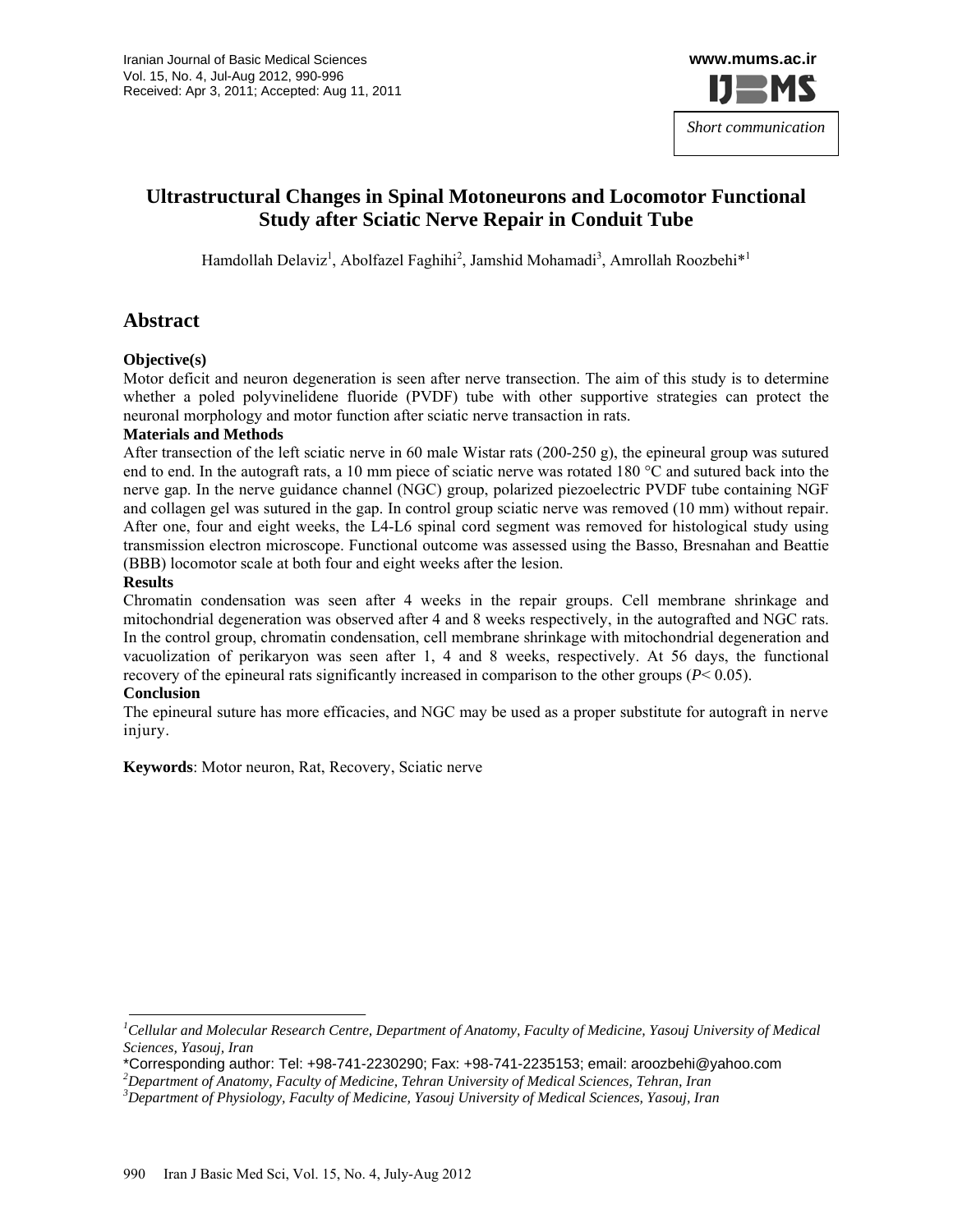# **Introduction**

Peripheral nerve injury (PNI) continues to be a major challenge in reconstructive surgery. Permanent disabilities and multiple morphological changes have been seen following nerve transection (1, 2). In the first few days after PNI, Schwann cells proliferate and form bands of Büngner, which provide a guiding conduit for the regrowing axons (3). To regulate this cellular change and to promote locomotor perfomance, external intervention is necessary (4, 5). The current clinical approach for the repair of peripheral nerve defects involves the use of autologous nerve grafts or epineural suture, both of which face many limitations (6, 7). Autograft is usually limited by mismatch of nerve type or size. The long nerve gap and tension at the suture line is the main restriction for the epineural technique (8). A conduit tube is an alternative approach that provides longitudinal support and a diameter that is wide enough to support axonal regeneration (9). In this regard, several strategies have been devised to promote functional recovery after PNI, such as biodegradable polymers (10), bioactive poly (l-lactic) conduits seeded with Schwann cells (11), Permeable conduit containing microfilament scaffolds (12), and collagen tubes (13).

There is evidence that insertion of expanded polytetrafluoroethylene (ePTFE) tube as a nerve channel in response to a sciatic nerve defect can protect the myelinated axon (14). Polyvinylidene floride (PVDF) and polarized PTFE tubes may provide microenvironment conducive for nerve growth (15). PVDF and PTFE tubes may be combined with other treatments to improve functional recovery following PNI. This study sought to find out whether placement of a polarized PVDF tube, along with the addition of growth factor and collagen gel, enhances locomotor outcome and improves spinal motor neuron restoration after sciatic nerve transection in rats.

# **Materials and Methods**

## *Preparation of polarized piezoelectric PVDF tube*

The polyvinylidene fluoride (Harvard Apparatus Ltd) tube was polarized in the electronic laboratory of Sharif Industrial University as follows: A thin wire was inserted in the lumen of the PVDF tube serving as an inner electrode, while a circumferential array of steel needles served as the outer electrode. The outer needle electrode was connected to the positive output of a voltage supply and the inner electrode was grounded. The voltage output was gradually increased to 21 kv over a 2 hr period and was maintained at that level for 12 hr (15). The tube was then cut into 14 mm pieces; sterilized by 70 % ethanol; filled with 1.28 mg/ml of collagen gel (Roche, Germany) and 100 ng/ml of NGF75 (Roche, Germany); and finally placed in a humidified 37º C incubator for polymerization.

## *Animals and surgical procedure*

The experimental protocol was approved by the Tehran Academy of Sciences Review Committee for the use of Animal Subjects (Ethics Local Committee), Tehran. Sixty male Wistar rats (200-250 g) (Pasteur Institute, Tehran, Iran) were assembled into four experimental groups: epineural suture group, autograft group, nerve guidance channel group and a control group. The rats were housed in plastic cages with free access to food and water. Their room was maintained at temperature of 22-24  $^{\circ}$ C under 12 hr light/ 12 hr dark cycle. Intraperitoneal ketamine (100 mg/kg) plus xylazine (10 mg/kg) was used as a general anesthetic in all surgical procedures. Under aseptic conditions, the skin and muscles of the back of the left thigh were incised, and the sciatic nerve was exposed between the ischial spine and popliteal fossa superior to its bifurcation.

In the epineural suture group, the left sciatic nerve was transected in the middle of the thigh and then sutured end to end. In the autograft group, a 1-cm segment of the nerve was resected, rotated  $180^{\circ}$ C, and sutured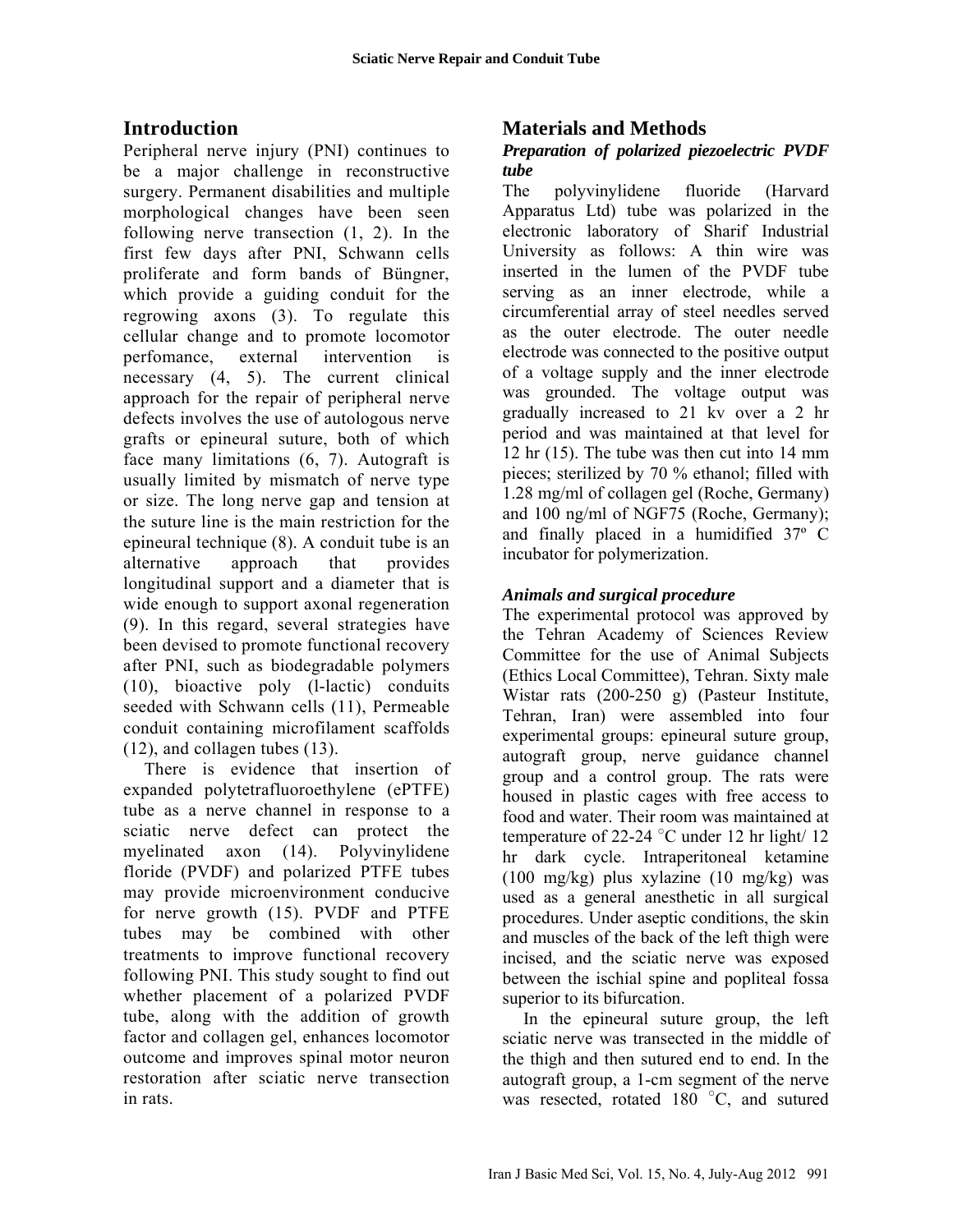back into place, with the proximal and distal nerve stumps being in reverse order. In the nerve guidance channel group (NGC), a 1 cm segment of the nerve was resected. The proximal and distal nerve stumps were then inserted into a 14 mm polarized PVDF tube filled with collagen and NGF and fastened with a single 10-0 epineural suture at its proximal and distal ends. In the control operated animals, one cm of sciatic nerve was removed in the same manner but not repaired.

### *Electron microscopic study*

Histological analysis of 5 rats from each group was done 1, 4 and 8 weeks after surgery. Animals were deeply anesthetized and perfused transcardialy by 0.9% heparanized saline, followed by fixation with 4% paraformaldehyde (0.1 M phosphate buffer, pH 7.4). The embedded spinal cord (L4-L6) was dissected out, bathed for 2 hr in 2.5% glutaraldehyde, then dehydrated and washed in 0.1 cacodylate buffer and finally postfixed in 1% osmium tetroxide containing 0.8% potassium ferrocianide and 5 nM calcium chloride in 0.1 M cacodylate buffer for 90 min. After washing, samples were stained with 1% uranyl acetate overnight, dehydrated in graded acetone, infiltrated with Poly/Bed 812 resin (Polysciences, Inc., Washington, PA) and polymerized for 60 hr. Five-hundred-nm-thick sections of the segment were made on an ultramicrotome (Leica ultracut UCT) sections and stained with toluidine blue. Cover slips were added to the sections, and images were taken with the aid of a digital camera (DP 11, Japan) attached to the microscope (Olympus Ax70). Ultra thin sections (50-70 nm) were collected on copper grids for transmission electron microscopy (Ziess, EM 900). Intracytoplasmic vacuoles, pyknotic neuron, increase nuclear condensation and marginal chromatin were detected in the different groups.

 Five grids in different parts of the gray matter in the left anterior horn were prepared in each group. The morphological changes of the nucleus, chromatin condensation, mitochondria, endoplasmic reticulum and cell membrane were studied closely in 13 motor neuron cells from

each group. The morphological changes for each change were categorized into four ranges: 1-10% (+); 10-20% (++); more than 30%  $(++)$ ; and  $(-)$  were designated when no morphological change was seen.

## *Behavioral assessment*

After transection of the sciatic nerve, five rats from each group were randomly chosen for behavioral assessment. At the end of 4 and 8 weeks after the lesion, hindlimb motor function was assessed based on the Basso, Beattie, and Bresnahan (BBB) Locomotor Rating Scale (16, 17). To conduct a BBB assessment, the rats were allowed to move individually for 5 min on a smooth, nonslip floor in an open field  $(200 \times 100 \text{ cm})$ . Hindlimb motor function was scored from 0 to 21 based on the performance of the ipsilateral hindlimb by a trained observer who was oblivious to the identity of the groups.

# *Data analysis*

We used SPSS software 7th version to analyze the data descriptively and analytically. Behavioral data was obtained as a mean±SD and analyzed using one-ways ANOVA. *Post hoc* comparisons were made using the Tukey's test. Differences between the groups were considered significant at  $P < 0.05$ .

# **Result**

## *Electron microscopy*

One week after surgery there was no morphological changes in the lumbar spinal motor neuron treatment groups, but there was nuclear densities and chromatin condensation in the control group (Figure 1). Ultrastructural changes including central and peripheral chromatin condensation was seen in all rats after 4 weeks. At this time the cell membrane was morphologically normal in the epineural group. In contrast, cell membrane shrinkage was seen in the other groups, as well as mitochondria degeneration in the control group. Cell membrane changes were not seen in the epineural group until after 8 weeks. At week 8, endoplasmic and mitochondria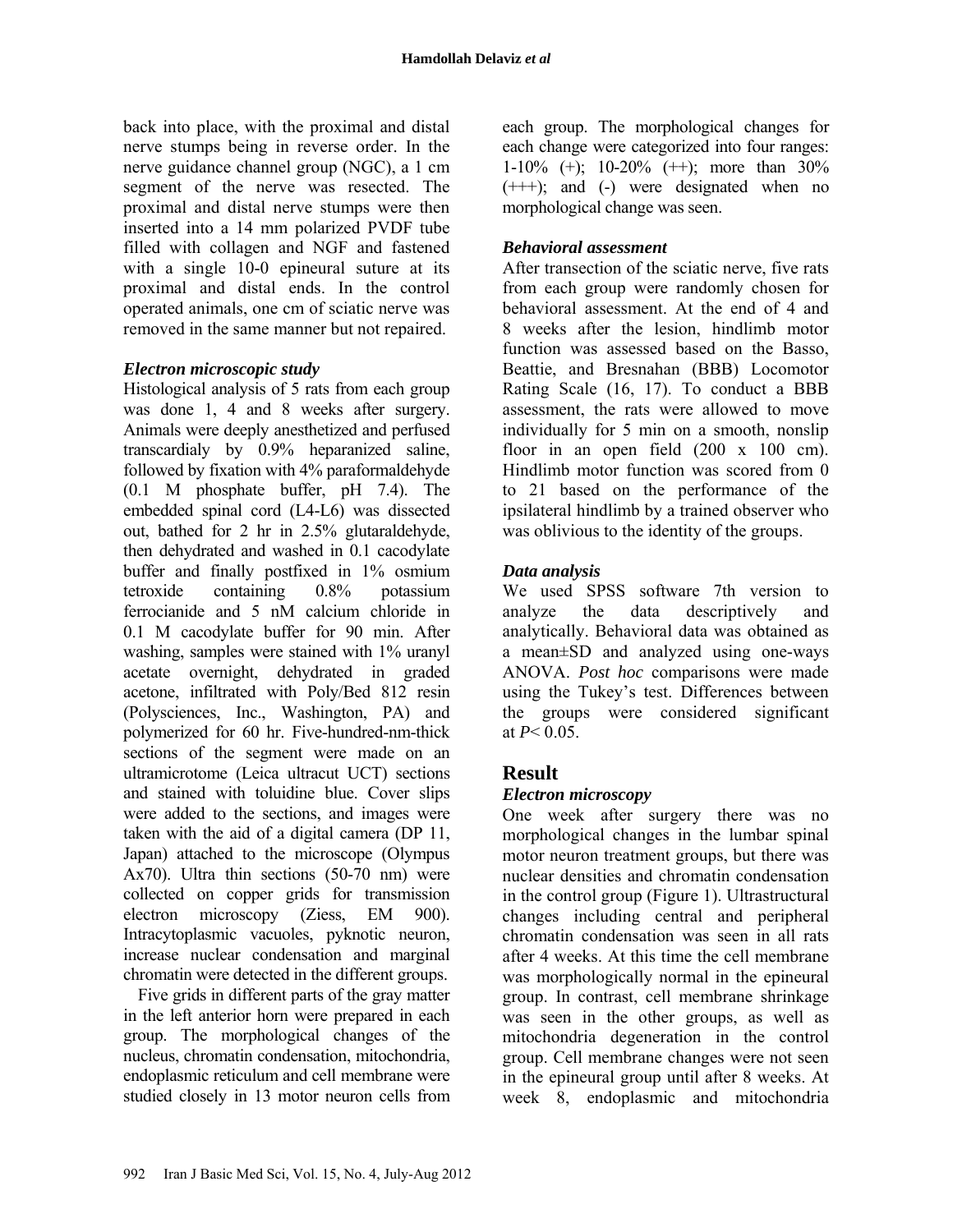

Figure 1. In the control group (A), a pyknotic degenerative nucleus with severe central chromatin condensation (CCC) was seen one week after surgery (X20400). An advanced stage of apoptosis, indicated by chromatin condensation, scattering and clumping, was seen in the nucleus of the epineural suture group (B) 8 weeks after surgery (X10000)



Figure 2. Electron micrographs (A) of the cytoplasm of the motor neuron cell in never guidance channel (NGC) rats show electron dense mitochondria (M) with unidentified cistern and dilated rough endoplasmic reticulum (DRER) after 8 weeks of surgery (X51000). In the neuron of the autograft group (B), more progressive changes were seen, i.e. separated, round to ovoid fragments (FG) of condensed chromatin 8 weeks after surgery (X34000)

degradation and cytoplasmic swelling were seen in both NGC and autograft groups (Figure 2). In fact, the morphological changes seen in the NGC and autograft groups were very similar to each other throughout the entire 8 weeks (Table 1).

#### *Locomotor outcome*

Twenty eight days after sciatic nerve transection, the epineural group showed better locomotor performance of plantar placement with no weight support compared to the other groups. The BBB scale measurements were as follows (mean $\pm$ SD): 10.31 $\pm$ .31, 8.13 $\pm$ 1.45,  $8.45\pm.66$  and  $7.29\pm.64$  for the Epineural, NGC, Autograft and control groups, respectively (Figure 3). One-way ANOVA determined a statistical difference (*P*< 0.05) of functional recovery in the epineural group compare to the other groups at 65 days (Figure 3). At this time the NGC rats demonstrated

paw placement with weight bearing, but there was no significant difference compared to the control or autograft groups.



Figure 3. BBB locomotor testing at 28 (left column) and 56 (Right column) days in different groups. At 56 days the epineural rats demonstrated a significant increase in movement of their hindlimbs compared to the other groups ( $n= 5$ ,  $*P< 0.05$ ). The autograft and NGC rats received nearly identical BBB scores at both 28 and 56 days post- injury.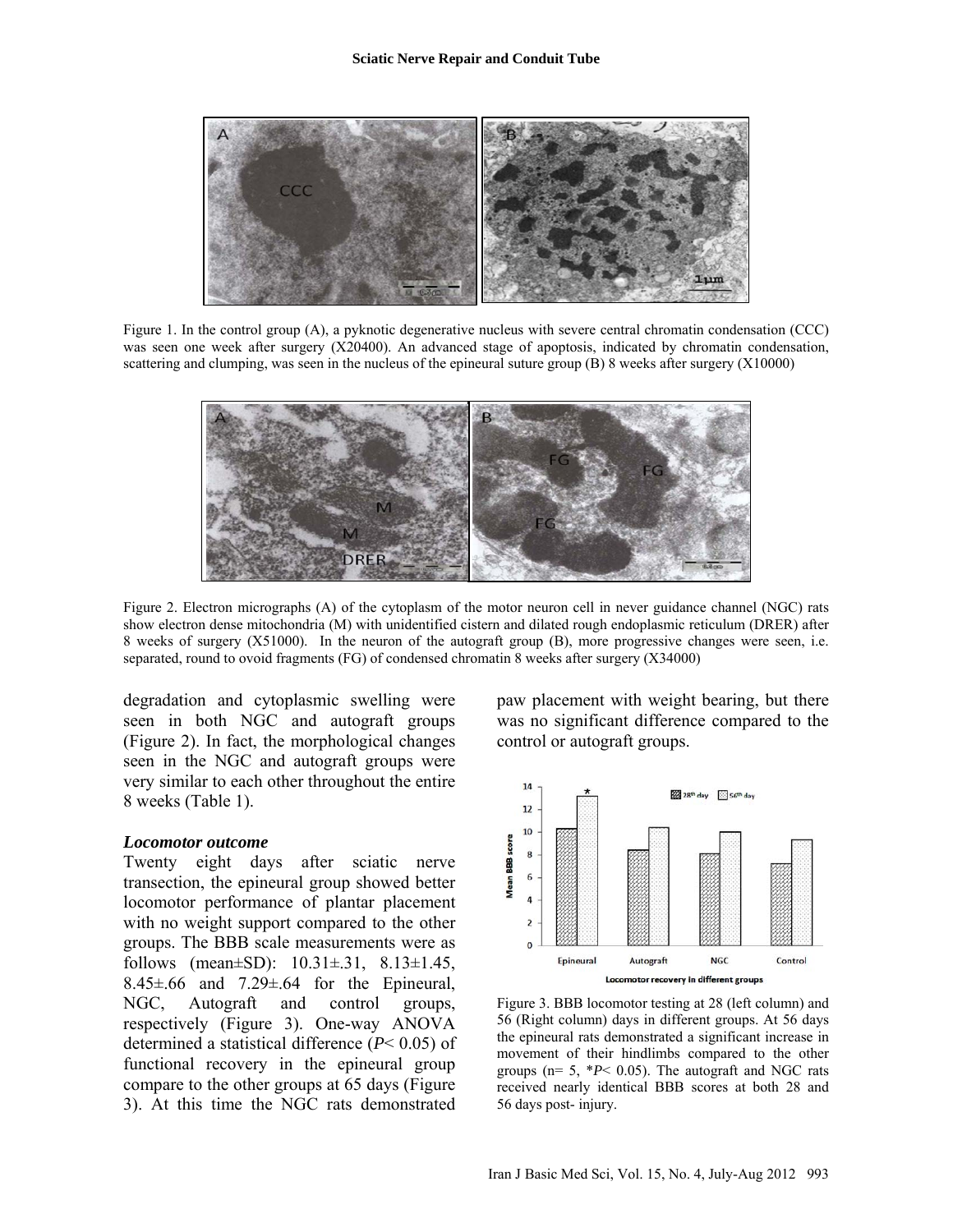| Table 1. Ultrastructural change in motorneurons of the left ventral horn at the level of L4-L6 at 1, 4 and 8 weeks after |
|--------------------------------------------------------------------------------------------------------------------------|
| surgery (morphological changes for each group were categorized into four ranges, including $1-10\%$ (+), $10-20\%$ (++), |
| more than $30\%$ (+++)) and no change (-)                                                                                |

|                     | Changes              | Central<br>chromatin | Peripheral<br>chromatin | Cell<br>membrane | Mitochondria<br>and endoplasmic | Cytosol<br>vacuolization |
|---------------------|----------------------|----------------------|-------------------------|------------------|---------------------------------|--------------------------|
| Groups              |                      | condensation         | condensation            | shrinkage        | degeneration                    |                          |
| Control             | $1st$ week           | $^{+}$               | $+$                     |                  |                                 |                          |
|                     | $4^{\text{th}}$ week | $++$                 | $^{++}$                 | $+$              | $^{+}$                          |                          |
|                     | $8th$ week           | $^{+++}$             | $^{+++}$                | $^{+++}$         | $^{++}$                         | $^{++}$                  |
| Epineural<br>suture | $1st$ week           |                      |                         |                  |                                 |                          |
|                     | $4^{\text{th}}$ week | $^{+}$               | $+$                     |                  |                                 |                          |
|                     | $8^{\rm th}$ week    | $^{+}$               | $+$                     | $+$              |                                 |                          |
| Autograft           | $1st$ week           |                      |                         |                  |                                 |                          |
|                     | $4th$ week           | $^{+}$               | $+$                     | $^{+}$           |                                 |                          |
|                     | 8 <sup>th</sup> week | $^{++}$              | $^{++}$                 | $+$              | $^{+}$                          | $^{+}$                   |
| <b>NGC</b>          | $1st$ week           |                      |                         |                  |                                 |                          |
|                     | $4th$ week           | $^{+}$               | $+$                     | $+$              |                                 |                          |
|                     | $8^{\rm th}$ week    | $^{++}$              | $^{++}$                 | $^+$             | ┿                               | $^{+}$                   |

# **Discussion**

Various bioengineered nerve grafts have been developed from polymeric materials that have well-tailored properties and dimensions to meet the requirements for peripheral nerve regeneration. These materials range from naturally derived polymers to conventional nondegradable and biodegradable synthetic polymers. Generally, an ideal nerve guide should be non-cytotoxic, highly permeable, and sufficiently flexible with suitable degradation rate and products to provide guidance for regenerative axons and to minimize swelling and inflammatory responses. This study assessed a poled PVDF tube with growth factor and collagen gel as to whether it can enhance locomotor recovery as an autograft transplant.

Functional recovery failed in the control group in the absence of treatment of the transected nerve. Ultrastrutural findings were confirmed with behavioral assessment. Following peripheral nerve axotomy and block of axonal transport, certain morphological changes occurred in the spinal motor neuron (1). Chromatin clumping and an advanced stage of apoptosis were seen two months following sciatic nerve transection in different groups. This result suggests promoted

recuperation is needed to prevent neuronal degeneration after nerve transaction. NGC is a treatment approach that can be made compatible with the size of a nerve defect. Also, it can be manipulated to take full advantage of a restorative constitution (18). In the epineural rat group, the locomotor activity increased and morphological changes seen were less severe compared to the other groups. Our results support literature studies that report the best surgical method for nerve repair is epineural suture by end–to-end approximation of the stumps (70). However, end-to-end approximation is not feasible when there is tension at the lesion site. It is documented that tension at the repair site has an adverse effect on axonal regeneration (19).

Another approach treatment which is extensively used for nerve repair is autograft, but autograft is limited in that only nerves with suitable diameter, size and length can be used. Furthermore, nerve autograft is often accompanied with secondary injury at the donor site, which has led to its decline in use. Our data indicates that when there are large gaps, a guidance channel is needed to bridge the proximal and distal nerve stumps for axonal regeneration. In addition, a polarized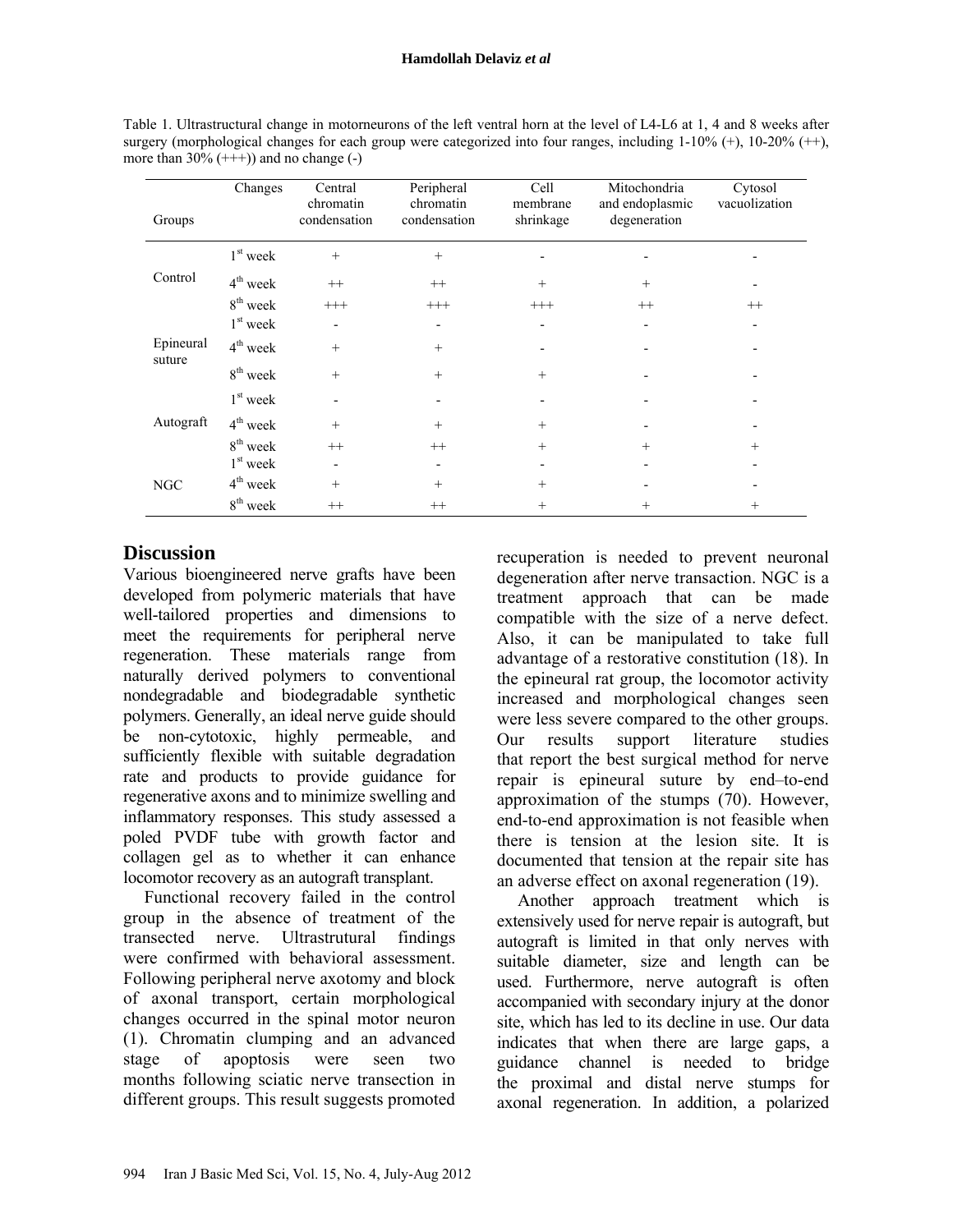piezoelectric polyvinelidene fluoride tube can provide an appropriate microenvironment for long nerve regeneration. It should be noted that the morphologycal changes and locomotor evaluation in the NGC rats was the same in the autograft group after 8 weeks. This result suggests that the PVDF tube along with other strategies could improve nerve regeneration of a long gap, whereas the epineural or autograft could not do so. Besides, additional problems such as hyperesthesia and neuromas did not occur at the PVDF tube donor site (20, 21). In addition, an electrical charge is favorable for nerve regeneration (22), and the PVDF tube creates a transient surface with little strain to help nerve outgrowth (23). The increase of growth factor in the PVDF tube decreases degenerative neuronal morphological changes. Conversely, the lack of these factors may lead to impairment of the neuron structure or loss of the neuron (24). In the present study it may be the neurotrophic factors transported from the tissue organs to the motor neurons that aid the regenerating axon. Other supportive therapies such as growth factor, cellular and molecular treatments can be used alongside the conduit tube (25, 26). There are promising indications of nerve repair seen with a nerve gap less than 15 mm when treated with nerve conduit of poly (llactide-co-glycolic acid)-coated collagen tube filled with collagen gel (27). Furthermore, collagens in the extra cellular matrix within the conduit tube act as nerve guide and improve nerve regeneration (28). However, there is a report that the collagen tube bridge collapsed

into a nerve gap that was 15 mm long (29).

The poled PVDF tube with trifluoroethylene (PVDF-TFE) demonstrated more efficient repair of a rat sciatic nerve gap that was longer than 10 mm compared to the unpoled nerve guidance channel (15). In our study, less advanced morphological changes seen in the NGC rat group compared to the control group illustrates that this technique may effectively allow for nerve regeneration, perhaps through a permissive trophic environment. Similarly, piezoelectric guidance channels show improved neuronal regeneration after sciatic nerve transection in mice. However, another study has shown how a poly-tetrafluoroethylene prostheses tube may act as a foreign body and caused an immune reaction by giant cells (18).

#### **Conclusion**

 Polarized piezoelectric PVDF tube is beneficial in directing axonal regrowth from the proximal stump toward the distal end and has the capacity to merge with other beneficial therapies. Thus, in order to develop fully restorative treatment for PNI, further investigation into electrically conducting polymers is necessary.

### **Acknowledgment**

Funding for this research project was provided by a grant (contract No.192) from Tehran University of Medical Sciences in Tehran, Iran. We thank Dr Behnam e-din Jameie from the Cellular and Molecular Centre in Tehran University of Medical Sciences for his excellent technical support.

### **References**

- 1. Azizzadeh Delshad A, Taki Tiraihi T, Heshmati M. Temporal correlation of bax expression and axotomyinduced motoneuronal apoptosis in adult rats: A morphometric, ultrastructural and immunohistochemical study. Iran J Pathol 2008; 3:67-74.
- 2. Lin YL, Jen JC, Hsu SH, Chiu IM. Sciatic nerve repair by microgrooved nerve conduits made of chitosan-gold nanocomposites. Sur Neurol 2008; 70:9–18.
- 3. Chaudhry V, Glass JD, Griffin JW. Wallerian degeneration in peripheral nerve disease. Neurol Clin 1992; 10:613-627.
- 4. Tae- Kim Y, Haftel VK, Kumar S, Bellamkonda RV. The role of aligned polymer fiber-based constructs in the bridging long peripheral nerve gaps. Biomaterials 2008; 29:3117–3127.
- 5. Seggio AM, Narayanaswamy A, Roysam B, Thompson DM. Self-aligned Schwann cell monolayers demonstrate an inherent ability to direct neurite outgrowth. J Neural Eng 2010; 7: 046001.
- 6. Neubauer D, Graham JB, Muir D. Nerve grafts with various sensory and motor fiber compositions are equally effective for the repair of a mixed nerve defect. Exp Neurol 2010; 223:203-206.